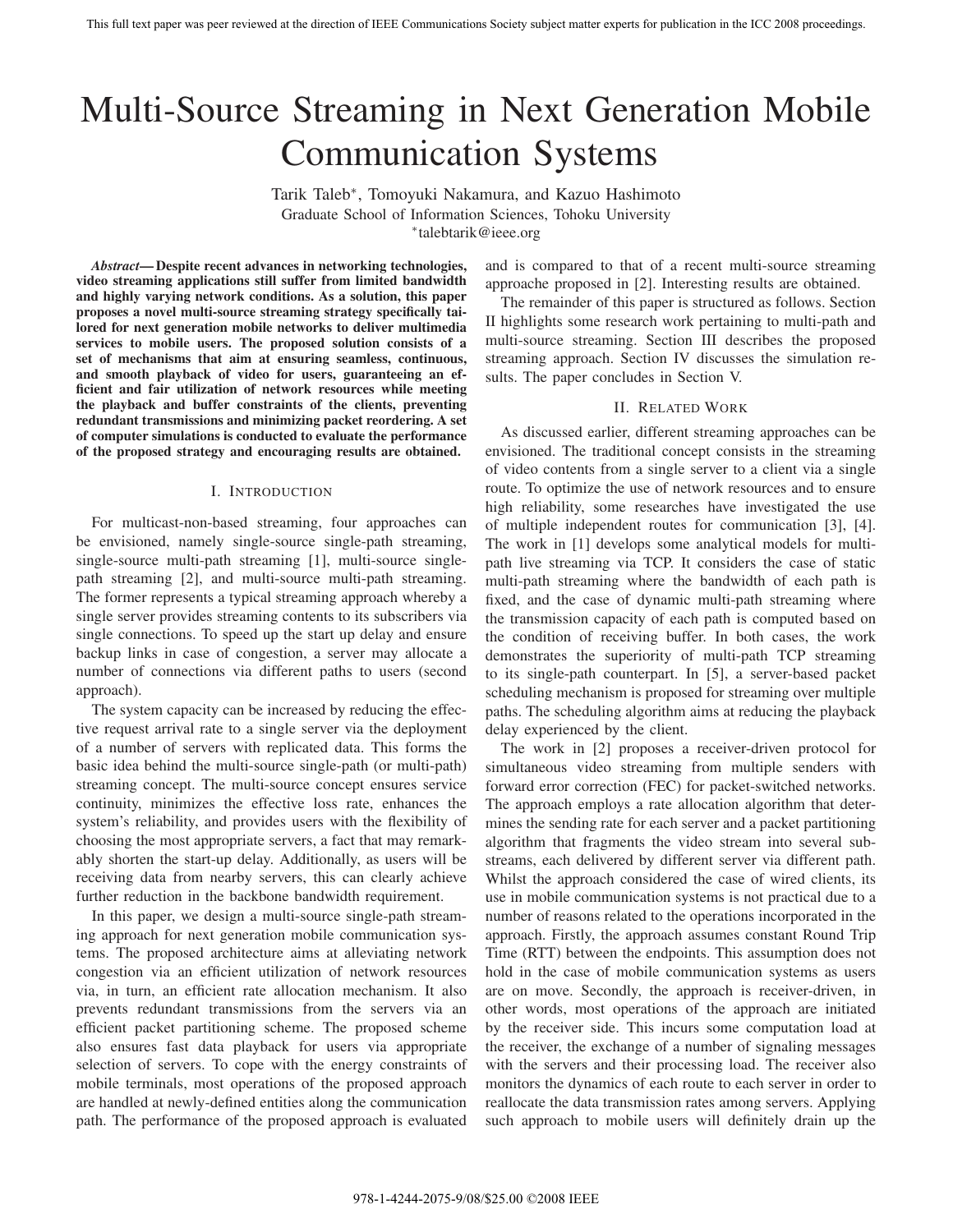

Fig. 1. The envisioned architecture for multi-source video streaming to mobile users.

scarce energy of mobile terminals. Furthermore, a receiverdriven approach usually makes selfish decisions as receivers do not take into account the efficiency of the overall network resources and fairness in their usage. Another issue pertains to the number of signaling messages. Indeed, by exchanging signaling messages between each client and servers, a storm of signaling messages will be generated when the number of subscribers increases. This shall affect the scalability of servers and waste the network resources

#### III. PROPOSED SCHEME

#### *A. Architecture Description*

The envisioned network consists of a number of access points, forming a wireless domain administrated by a domain manager (DM), interconnected to a number of streaming servers (with replicated video contents) via a backbone network (Fig. 1). In our proposed system, for each mobile node the domain manager selects a number  $N$  of appropriate servers (from among  $M$  available servers). Similar in spirit to many previous research works [2], [5], this work assumes that the domain manager can predict accurately the bandwidth and delay of each path to each of the  $M$  servers. The monitoring of the bandwidth and delay of each path is performed periodically every  $\delta$  time. Throughout this paper, taking into account all servers connected to the studied domain manager,  $\delta$  is set to a multiple of the propagation delay to the farthest server (i.e.,  $\delta = \alpha \cdot max_{i=1}^{M} D_i$  where  $\alpha$  is an integer).

Using estimates of the link bandwidth availability, the delay  $D_i$  and the bandwidth  $Bw_i$  of a path i can be computed as the aggregate delays of all links forming the path and the capacity of the link that has the minimum bandwidth along the path, respectively. In Fig. 1,  $D_0$  and  $Bw_0$  denote the delay and the bandwidth of the link from the gateway to the mobile node, respectively. The client side is modeled by a buffer length and a playback rate denoted as  $B$  and  $R_p$ , respectively.

# *B. Server Selection*

Using a cross layer design similar to that proposed by the authors in [6], the application layer of a mobile node can refer to a set of tools to sort out the access points which the mobile node is most likely going to be connected to during the streaming service. The mobile node then informs the domain manager of this list of access points.

Using the mobility pattern of the mobile node, the domain manager selects the most appropriate servers for the mobile user in a way that guarantees that the video streaming to the mobile user traverses the minimum average number of hops during the entire service time. This would prevent the delay variations and jitter, alleviate network congestion, and ensure seamless and prompt service to the user.

# *C. Rate Computation to Ensure Seamless Play and Efficient Use of Network Resources*

Let  $R_i$  denote the streaming rate of server  $S_i$ . First, to ensure that the aggregate streaming rate meets the terminal's playback rate, we have the following condition.

$$
\sum_{i=1}^{N} R_i = R_p \tag{1}
$$

Intuitively, the streaming rates should not exceed the available bandwidth on each path.

$$
R_i \le B w_i \qquad 1 \le i \le N \tag{2}
$$

To meet the stringent buffer constraint of the mobile terminal and to ensure that packets are not dropped due to buffer overflow, the following bandwidth delay product should not exceed the buffer size.

$$
\max_{i=1}^{N}(D_i) \cdot \sum_{i=1}^{N} R_i \le B \tag{3}
$$

To guarantee an efficient and fair utilization of the network resources, the streaming rate of a given server  $S_i$  should be proportional to the ratio of the available bandwidth of its respective path to the aggregate bandwidth of all considered paths. This condition can be formulated as follows.

$$
\frac{R_1}{Bw_1} = \frac{R_2}{Bw_2} = \dots = \frac{R_N}{Bw_N} = \frac{R_p}{\sum_{i=1}^N Bw_i}
$$
(4)

From the above equations, the streaming rate  $R_i$  of server  $S_i$ can be computed as follows.

$$
R_i = min\left(\frac{Bw_i \cdot R_p}{\sum_{k=1}^N Bw_k}, \frac{Bw_i \cdot B}{max_{i=1}^N (D_i) \cdot \sum_{k=1}^N Bw_k}\right) \quad (5)
$$

The domain manager constantly monitors variations of network traffic over each path to each available server. Upon a noticeable change in traffic dynamics, the domain manager recomputes the streaming rates for each server and notifies them via identical control messages. The control messages contain information on the session (mobile node's Home Address (HoA), its playback rate, and the streaming video title), servers IDs, their respective streaming rates, and the estimated values of the delays and bandwidths of their respective paths. While the monitoring of network traffic is performed every  $\delta$  time, the control messages are sent only when the domain manager decides that the streaming rates should be readjusted.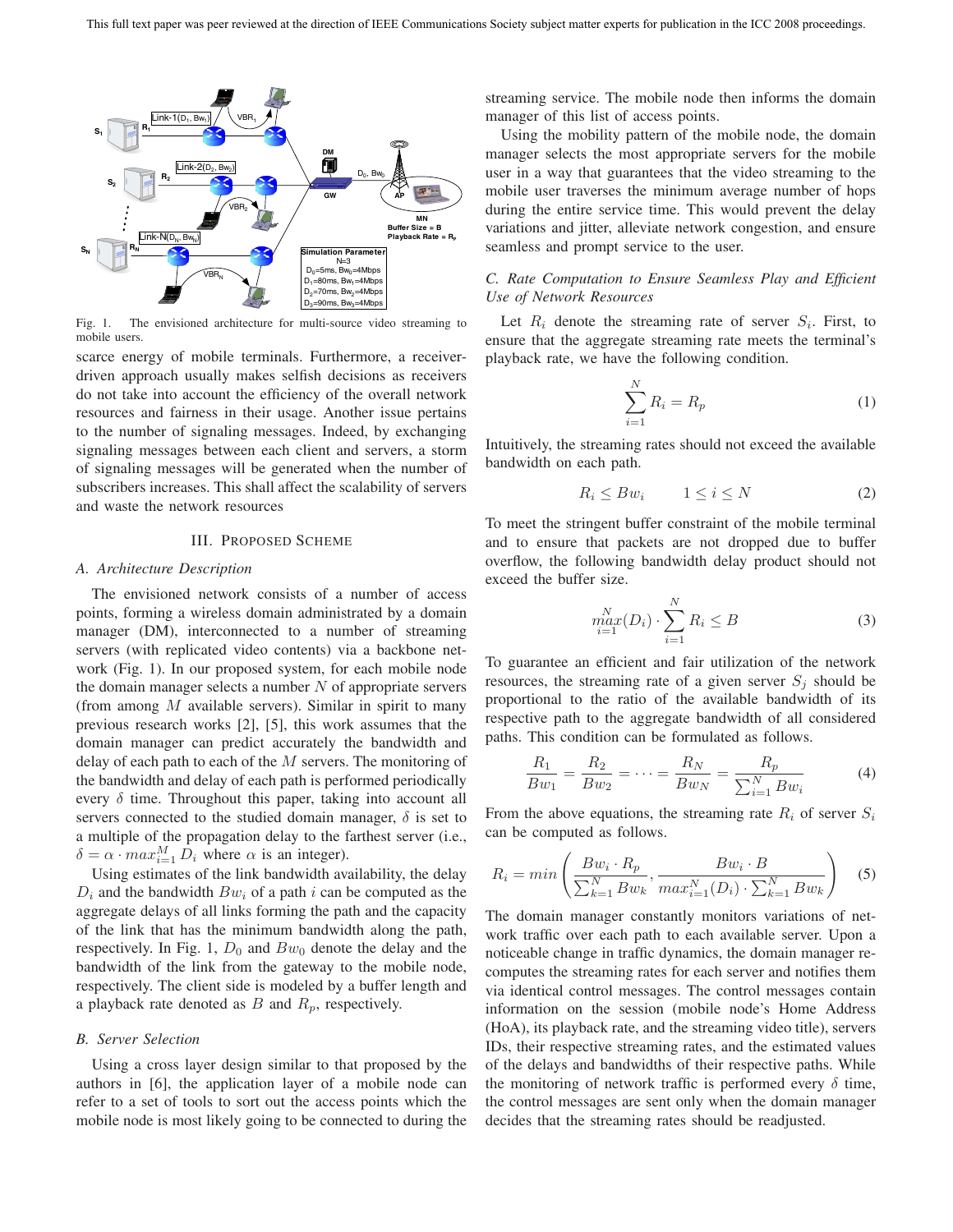

#### *D. Video Fragmentation to Prevent Packet Redundancy*

 $\frac{d}{a_1^1(n+1)}$ <br>
arclient<br>
arrival time.<br>
dancy<br>
ler runs the fragmer<br>
the fragmer<br>
monitorin<br>  $R_p$  of the monitorin<br>
t should be expresse<br>
((<br>
er to ensur<br>
rver  $S_i$  wi<br>
ut of the F  $\begin{array}{c}\n\text{then} \\
\text{if the } n \text{ is the same,} \\
\text{if the } n \text{ is the same,} \\
\text{if the } n \text{ is the same,} \\
\text{if the } n \text{ is the same,} \\
\text{if the } n \text{ is the same,} \\
\text{if the } n \text{ is the same,} \\
\text{if the } n \text{ is the same,} \\
\text{if the } n \text{ is the same,} \\
\text{if the } n \text{ is the same,} \\
\text{if the } n \text{ is the same,} \\
\text{if the } n \text{ is the same,} \\
\text{if the } n \text{ is the same,} \\
\text{if the } n \text{ is the same,$ Upon receiving the control packets, each sender runs the same video fragmentation algorithm to determine the fragment of packets that it will be sending during the current monitoring time interval. Knowing the video playback rate  $R_p$  of the video, the average packet size  $L_p$ , and the universal monitoring interval  $\delta$ , the number of video packets  $P_v$  that should be delivered during the monitoring time interval can be expressed as follows.

$$
P_v = \frac{\delta \cdot R_p}{L_p} \tag{6}
$$

Using the computed streaming rate, and in order to ensure fairness in data transmission among servers, a server  $S_i$  will be responsible for transmitting  $P_v^i$  video packets out of the  $P_v$ portion of video data as follows.

$$
P_v^i = P_v \cdot \frac{R_i}{\sum_{j=1}^N R_j} = P_v \cdot \frac{R_i}{R_p} = R_i \cdot \frac{\delta}{L_p} \tag{7}
$$

# *E. Video Packet Scheduling to Minimize Packet Reordering and Ensure Smooth Playback*

While in [5] a packet video selection and scheduling mechanism is proposed based on the recently proposed Earliest Delivery Path First (EDPF) scheme [7], our proposed scheduling mechanism is based on an enhanced version of the EDPF scheme proposed by the authors in [8] that significantly outperforms the original EDPF scheme. In the enhanced EDPF algorithm, a fixed slot-time based policy enforcement strategy is added to enable a more accurate estimation of the delivery time of packets through each path. Our enhanced version of EDPF is dubbed Time-Slotted EDPF (TS-EDPF) and more details on its working are available at [8].

To best explain our proposed scheduling mechanism, let's consider the monitoring time interval  $[n \cdot \delta, (n + 1) \cdot \delta]$ . Throughout this paper, for any parameter  $f, f(n)$  denotes the value of f during the monitoring interval  $[n \cdot \delta, (n+1) \cdot \delta]$ . As discussed earlier,  $P_v$  packets should be transmitted during this time interval. Among these packets, each server  $S_i$  should deliver  $P_v^i$  packets. Let  $\Delta_i$  denote the time between two consecutive packet transmissions made by server  $S_i$ . Let  $\tau_i(n)$ denote the time at which server  $S_i$  transmits its first packet during the time interval  $[n \cdot \delta, (n+1) \cdot \delta]$ .

Using the analysis of the authors' previous work in [8], a packet (with size  $L_p$ ) transmitted by server  $S_i$  will take  $\phi_i(n)$  time till it reaches the destination.

$$
\phi_i(n) = D_i(n) + \frac{L_p}{B w_i(n)} + D_0(n) + \frac{L_p}{B w_0(n)}
$$
(8)

Taking into account the transmission time of control packets from the domain manager to the servers (equal to  $D_i(n)$ ) and in order to speed up the data playback, the server with  $min_{i=1}^{N}(D_i(n) + \phi_i(n))$  should initiate the video packet transmission. Without any loss of generality, we order the servers according to the value of their respective value  $(\psi_i(n))$  $D_i(n) + \phi_i(n)$ <sup>1</sup>.

$$
j \le l \Leftrightarrow \psi_j(n) \le \psi_l(n) \tag{9}
$$

Let  $a_i^k(n)$  denote the arrival time of the  $k^{th}$  packet transmitted by server  $S_i$  during the considered monitoring interval time  $(1 \leq k \leq P_v^i)$ .  $a_i^k(n)$  can be formulated as follows.

$$
a_i^k(n) = \tau_i(n) + \phi_i(n) + (k - 1) \cdot \Delta_i \tag{10}
$$

Fig. 2 portrays the delivery sequence of packets during a single monitoring interval time. From the figure, server  $S_i$ transmits  $P_v^i$  packets during a period of time equal to  $\{ (P_v^i-1) \cdot$  $\Delta_i$ }. To ensure smooth playback of data at the client display, the data inter-transmission time of each server  $\Delta_i$  should be set as follows.

$$
R_p = \frac{P_v^i \cdot L_p}{(P_v^i - 1) \cdot \Delta_i} \Leftrightarrow \Delta_i = \frac{P_v^i \cdot L_p}{(P_v^i - 1) \cdot R_p} \quad 1 \le i \le N \tag{11}
$$

To ensure prompt startup at the client display and to prevent packet reordering, server  $S_1$  should start delivering its portion of video packets right after the arrival of the control packet from the domain manager (at time  $t = n \cdot \delta + D_1(n)$ ).  $\tau_1(n)$ is thus

$$
\tau_1(n) = n \cdot \delta + D_1(n) \tag{12}
$$

To ensure smooth playback, the first packet from a server  $S_i$  (1 < i < N) should reach the client right after the arrival of the last packet transmitted by server  $S_{i-1}$ . We denote the elapsed time since the arrival of the last packet from server  $S_{i-1}$  till the arrival of the first packet from server  $S_i$  as  $\epsilon_{i-1}(n)$ (Fig. 2). We obtain the following expression.

$$
a_i^1(n) = a_{i-1}^{P_v^{i-1}}(n) + \epsilon_{i-1}(n) \quad 1 < i \le N \tag{13}
$$

From Equation 10, we have

$$
\tau_i(n) + \phi_i(n) = \tau_{i-1}(n) + \phi_{i-1}(n) + (P_v^{i-1} - 1) \cdot \Delta_{i-1} + \epsilon_{i-1}(n) \quad 1 < i \le N \tag{14}
$$

From Equations 11 and 7, we have

$$
(P_v^j - 1) \cdot \Delta_j = \delta \cdot \frac{R_j}{R_p} \tag{15}
$$

The transmission start time  $\tau_i(n)$  of server  $S_i$  can be thus expressed in the following recursive way.

$$
\tau_i(n) + \phi_i(n) = \tau_{i-1}(n) + \phi_{i-1}(n) + \delta \cdot \frac{R_{i-1}}{R_p} + \epsilon_{i-1}(n) \quad 1 < i \le N \tag{16}
$$

<sup>&</sup>lt;sup>1</sup>In case of a number of servers with the same value of  $\psi_i(n)$ , the domain manager can re-sort them according to the value of their respective  $D_i(n)$ ,  $Bw_i(n)$ , or  $R_i$ .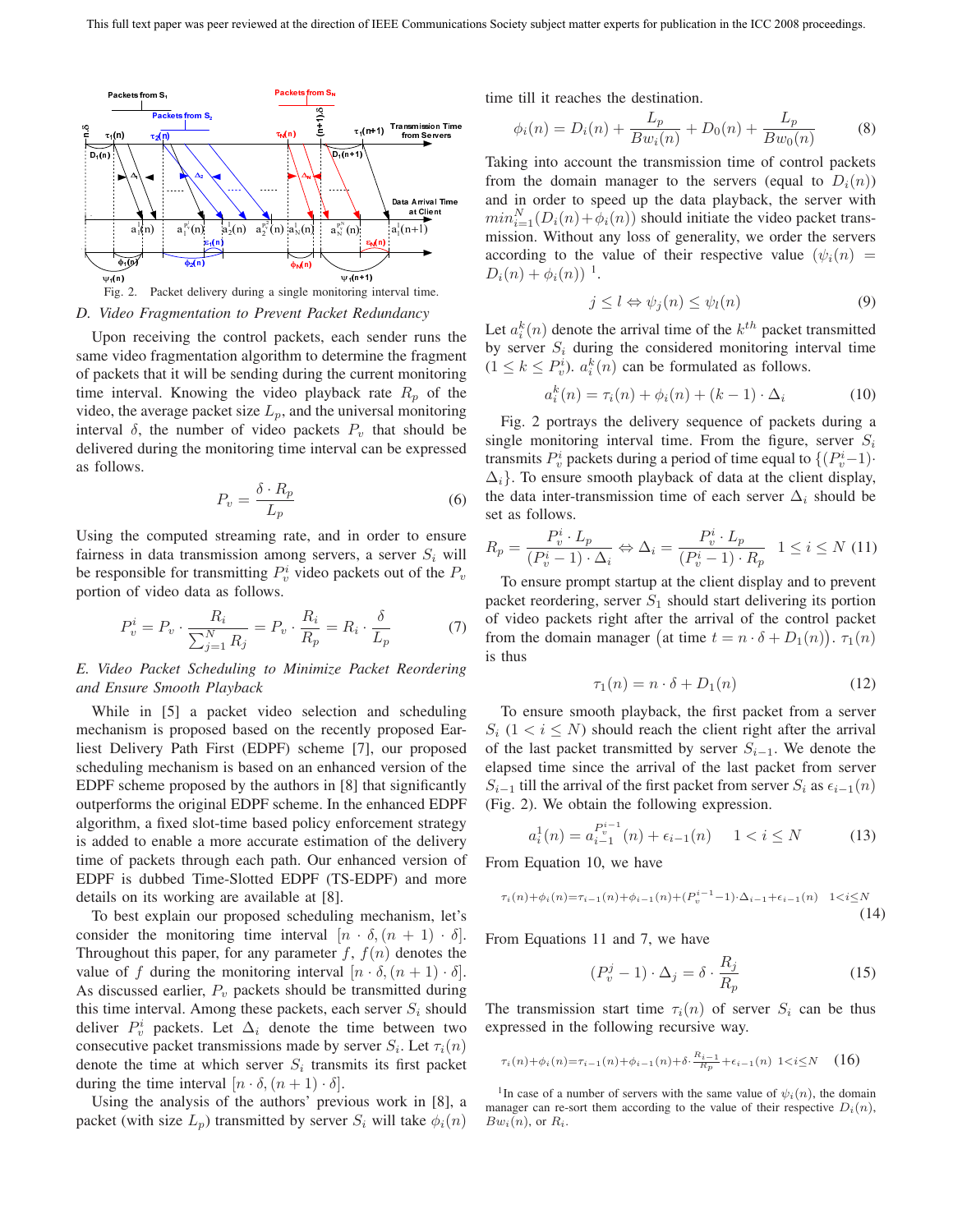| Factor                                | Parameters and range of value |
|---------------------------------------|-------------------------------|
| Buffer size B (pkts)                  | 100                           |
| Packet size $Lp$ (kB)                 |                               |
| Playback rate Rp (pkts/s)             | 100                           |
| Monitoring interval $\delta$ (s)      | 0.3                           |
| $\overline{\text{Video}}$ size (pkts) | 950                           |
| Simulation time (s)                   | 10 0                          |

TABLE I SIMULATION PARAMETERS

From the requirement that all video packets  $P_v$  should be transmitted during the entire monitoring interval, we have

$$
a_N^{P_v^N}(n) + \epsilon_N(n) = (n+1) \cdot \delta + \psi_1(n+1)
$$
 (17)

In order to avoid the arrival of packets in monitoring intervals subsequent to  $\{(n+2)\cdot\delta\}$  (to prevent too much delayed arrival of packets), the monitoring interval  $\delta$  should be set as follows.

$$
\delta \gg \max_{i=1}^{M} (D_i(n) + \phi_i(n)) \Leftrightarrow \alpha \gg \frac{\max_{i=1}^{M} (D_i(n) + \phi_i(n))}{\max_{i=1}^{M} (D_i(n))}
$$
(18)

From the observations that  $(\phi_i(n) \simeq D_i(n)+D_0(n); D_0(n) \ll$  $D_i(n)$   $\forall i \in [1, M]$ , the parameter  $\alpha$  should be set to a value higher than three ( $\alpha \gg 3$ ).

From Equations 10 and 15, we have

$$
a_N^{P_v^N}(n) + \epsilon_N(n) = \tau_N(n) + \phi_N(n) + \delta \cdot \frac{R_N}{R_p} + \epsilon_N(n) \qquad (19)
$$

$$
= (n+1)\cdot \delta + \psi_1(n+1) \tag{20}
$$

Using the recursive Equation 16, we obtain

$$
\tau_1(n) + \phi_1(n) + \delta + \sum_{i=1}^N \epsilon_i(n) = (n+1) \cdot \delta + \psi_1(n+1)
$$
 (21)

From the setting of  $\tau_1(n)$  in Equation 12, we obtain the following equation.

$$
\sum_{i=1}^{N} \epsilon_i(n) = \psi_1(n+1) - \psi_1(n)
$$
 (22)

As the value of  $\psi_1(n+1)$  is not known during the monitoring interval  $[n \cdot \delta, (n+1) \cdot \delta]$ , and in order to ensure continuous playback of the video data during the entire time of the streaming service, we slide the time difference  $(\psi_1(n+1) - \psi_1(n))$ forward to the next monitoring interval  $[(n+1)\cdot\delta,(n+2)\cdot\delta]$ . We obtain the following equation.

$$
\sum_{i=1}^{N} \epsilon_i(n) = \psi_1(n) - \psi_1(n-1) \quad 1 < n \tag{23}
$$

Considering a uniform distribution,  $\epsilon_i(n)$  can be computed as follows.

$$
\epsilon_i(n) = \frac{\psi_i(n)}{\sum_{j=1}^N \psi_j(n)} \cdot \left\{ \psi_1(n) - \psi_1(n-1) \right\} \quad \begin{cases} 1 \le i \le N \\ 1 < n \end{cases} \tag{24}
$$

Substituting values of  $\epsilon_i(n)$  in Equation 16, the transmission start time of each server can be computed.

## IV. PERFORMANCE EVALUATION

The design of the simulation setup relies on Network Simulator (NS)[9]. The considered simulation topology is shown in Fig. 1. The bandwidth and delay of each link are as shown in the figure. Other simulation parameters are summarized in Table. I. To investigate the resiliency of the proposed scheme to traffic dynamics, different Variable Bit Rate (VBR) flows are used as background traffic on each path. The sending rate of each flow is varying throughout the course of the simulation and is randomly chosen every 1s from within the range  $[0.1 \cdot BW_i, \beta \cdot BW_i]$   $(0.1 < \beta \le 1)$ . Simulations were all run for 10s.

As a comparison term, we use the multi-source streaming concept proposed in [2]; referred to as PPA (Packet Partitioning Algorithm) throughout the remainder of this paper. As quantifying parameters, we use the following measures:

- Packet reordering delay defined as the difference between the arrival time of a packet and the arrival time of its preceding one.
- Playback ratio defined as the number of played packets over the number of packets that should have been received and played every 100 ms.
- Client's average queue occupancy during the streaming service time measured every 300ms.
- Average path utilization measured every 300ms and computed as the ratio of the transmitted traffic over the total path bandwidth.

Fig. 3 plots the playback ratio achieved by the mobile node in case of the two schemes and for different values of  $\beta$ ; different congestion levels. The figure demonstrates that the proposed concept outperforms the PPA scheme for all considered values of  $\beta$ . The good performance of the proposed scheme in case of high values of  $\beta$  indicates the robustness of the proposed scheme to traffic dynamics (simulated via VBR flows). It also reflects the resiliency of the proposed scheme to slight errors in the assessment of the bandwidth availability and the delay of each path.

Fig. 4 graphs the reordering delay experienced by the first 200 packets. The figure shows that the mobile node experiences frequent reordering delays when the PPA scheme is in use. In case of the proposed scheme, the reordering delay is maintained in the vicinity of zero. The credit of this good performance goes to the packet scheduling mechanism of the proposed streaming strategy. From the figure, we notice that some packets experience a reordering delay equal to 200ms in case of the PPA scheme. Such long reordering delay usually results in the arrival of a number of packets later than their playback time. Such packets are ultimately discarded at the client side, an operation that should degrade the perceived quality of the streaming service. Fig. 5 supports further this observation as it shows that in case of the proposed scheme the client buffer has always data to play whereas in case of the PPA scheme the queue occupancy decreases. In the presence of such underflows, along with the delayed arrival of packets at the client's device, the user will notice ruptures in